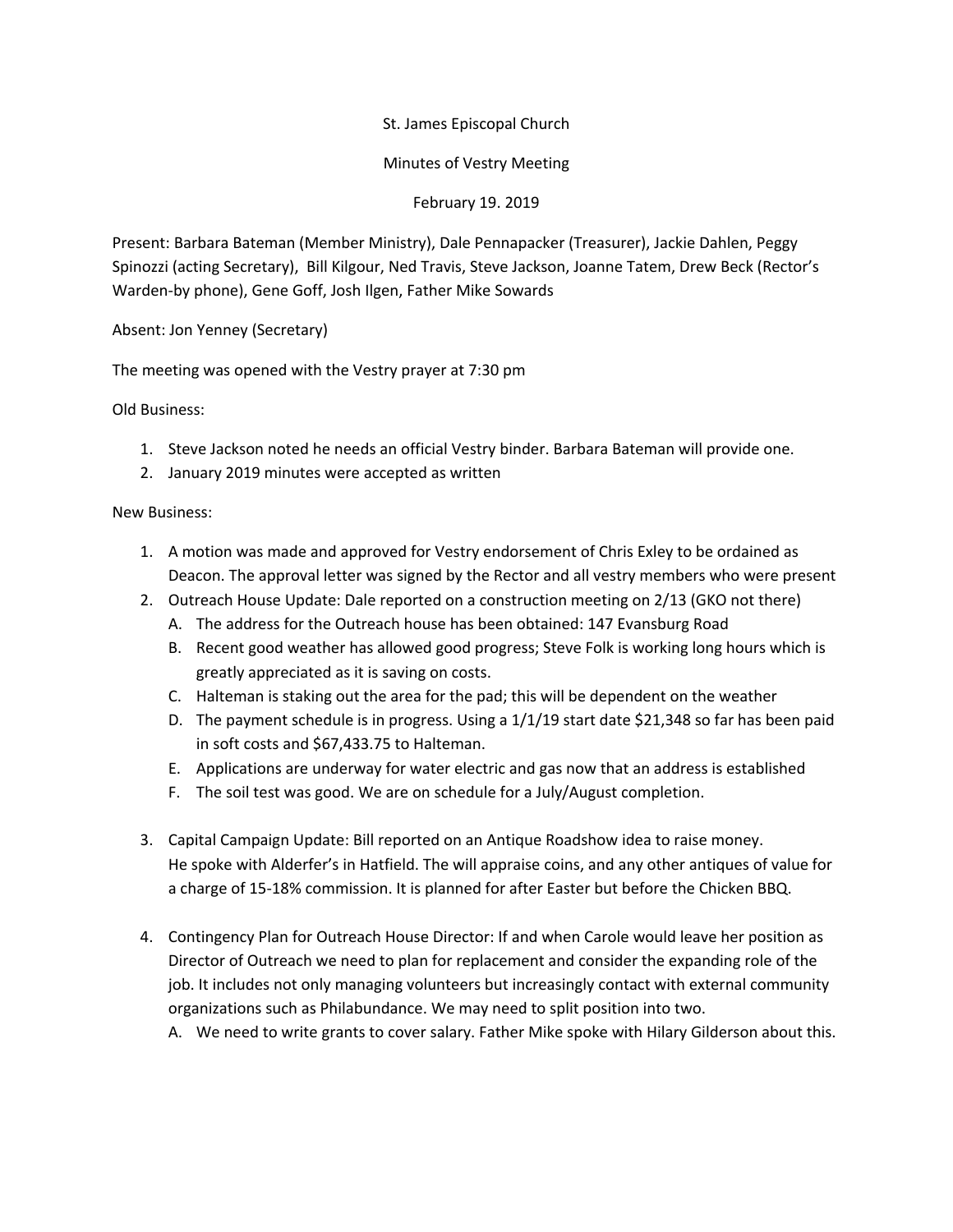- 5. Vestry Openings coming up in 2019: Barbara said that there will be 3 openings. Jackie, Dale and Barbara will be ending their Vestry terms. The Annual Meeting is May 5<sup>th</sup>. Customarily outgoing members serve as the nominating committee for new members .
- 6. Chris Exley's Ordination: Date is June  $8<sup>th</sup>$ . The Vestry agreed to get a bus to take parishioners who would like to attend. It was agreed that Father Mike will buy stoles as a gift (\$200-250 limit)
- 7. Ending of the Cleaning Contract: Our previous contract had a clause that prevents us from ending the contract without a procedure of certified letters and a 30 day period of waiting for them to correct the problem vs. a \$1500 penalty. The Vestry decision was to go through the complaint process as we have detailed documentation of their deficiencies. Their contract ends in October. Bill will assist Dale with this.
- 8. Approval of the 2019 Budget: Dale outlined adjustments to the 2019 budget based on new monies available and other changes that have occurred with focus on Outreach House Budget.

Overall, there is a budget deficit which in the future we hope will be covered by estate planning funds from parishioners. Dale will make the changes discussed and send them out for approval.

## Commission Reports

- 1. Building and Grounds- Steve
	- A. Statue will be removed and put in garage. A new statue would cost \$7000-8000
	- B. Need contract for lawn mowing
	- C. Driveway needs patching (\$2-5k) and in next few years a deep repair. We need to get bids.
	- D. We have a list of smaller painting projects which can be deferred to Fall Blue Jean Sunday
	- E. We have quotes for replacement of louvres on top of church
	- F. We have a quote for repair of the weak part of the floor in the sanctuary
	- G. The list of projects will need to be prioritized relative to money available
	- H. Report was approved
- 2. Communications-
	- A. Drew noted that new external hard drives were purchased to archive sermons and 10:00 am worship services
	- B. A Junior Communications Committee is being developed to involve youth.
	- C. Report approved
- 3. Outreach
	- A. Ned suggested that a proposed Breakfast fundraiser be changed to a Dinner in the Fall, He will speak to Carole about it.
	- B. The Hoagie Sale to benefit Outreach has run all of February and almost all coupons are sold
	- C. Father Mike said that the grant for the Fridge/Freezer for the new OH has been submitted